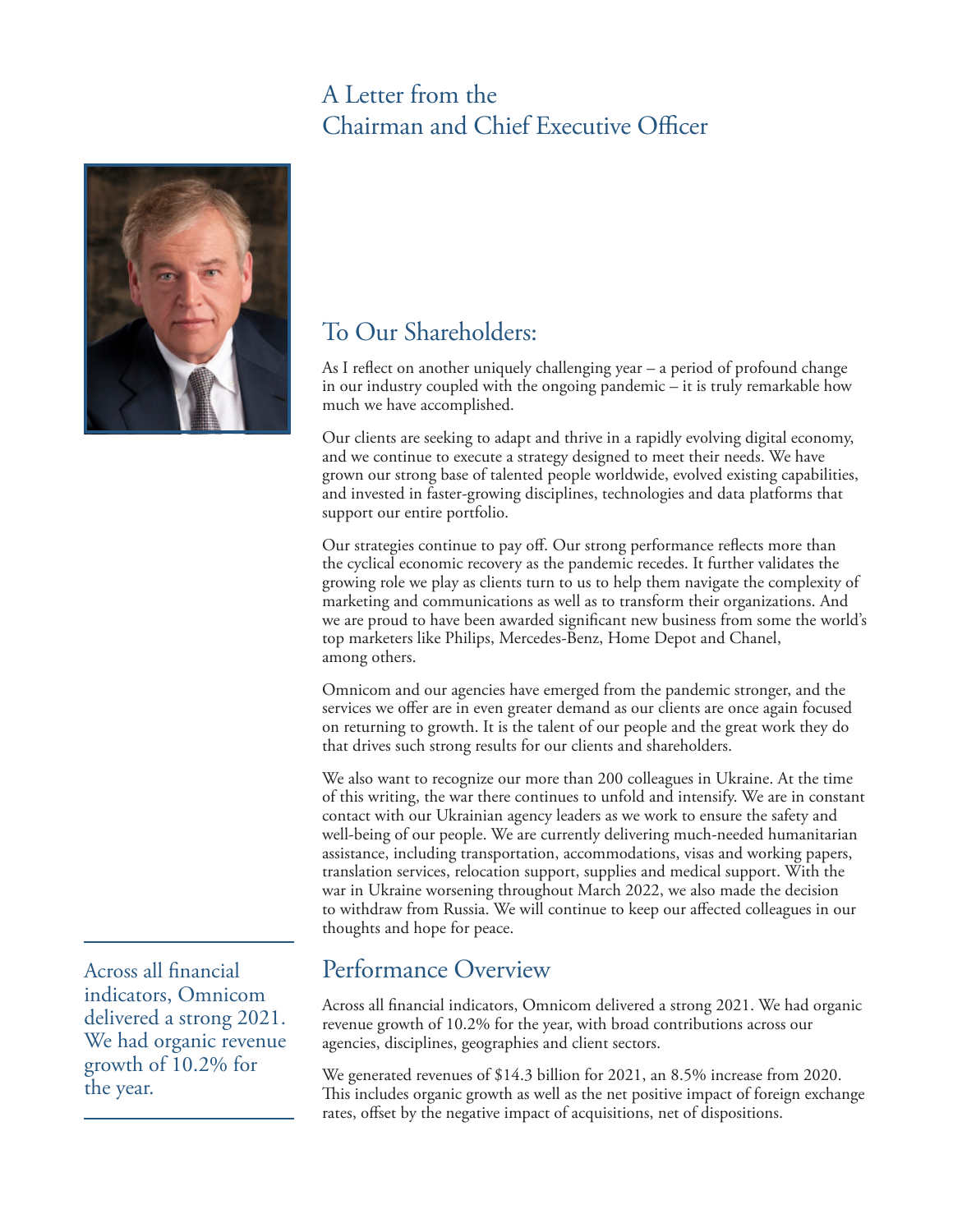Our EBITA margin for the full year 2021 was 15.9% versus 12.8% in 2020. Our agency leaders did an exceptional job in managing costs even as revenue increased rapidly, and we saw the benefits of our operational initiatives that delivered efficiencies across the organization in areas such as real estate, accounting, IT, procurement and other back-office operations. I'm also pleased to report that even during the crisis, we continued to invest in talent and technology.

On the bottom line, we delivered diluted earnings per share of \$6.53, an increase of 49% from 2020.

In 2021, Omnicom generated \$1.8 billion in free cash flow which grew 5.4% from 2020. We are very pleased with the strength of this important metric. We returned \$1.1 billion to shareholders through dividends and share repurchases. Given the continuing improvements in our operations, strong liquidity position and credit profile, the Board approved an increase in our quarterly dividend of 7.7% to 70 cents per common share in February of 2021.

Moving forward, we will continue our consistent approach to capital allocation, which includes paying dividends, pursuing accretive acquisitions and repurchasing shares.

### Strategic Direction

While each of our clients faces a unique set of opportunities and challenges and have distinct opportunities to differentiate their brand, they all look to us to deliver better outcomes for their business. Our job is to advise and support them in their efforts – whether they seek to accelerate digital transformation, expand their e-commerce and direct-to-consumer capabilities, or more effectively leverage data and analytics to reach their customers.

To help our clients achieve their goals, our strategy remains focused on strengthening our capabilities in the four areas below:

- Hiring and retaining the best talent;
- Driving organic growth through innovation and by evolving and expanding our service offerings;
- Investing in areas of growth with a particular focus on CRM and precision marketing, digital transformation and marketing technology (MarTech), data and analytics, e-commerce and performance media and the health sector;
- Remaining vigilant on managing our costs in line with revenues while improving operational efficiencies in areas such as real estate, back office accounting, purchasing and IT.

These four areas help us effectively orchestrate our people, processes and platforms to deliver better outcomes for our clients. Together, they allow us to be extremely competitive in the marketplace as we reimagine and strengthen our clients' brands, seamlessly connect them with their customers across the marketing journey, transform their MarTech platforms, and accelerate their adoption of e-commerce and new media channels.

Going forward, we will proactively offer more services across the marketing journey to our existing clients as well as in our new business relationships. Our objective, in part, is to increase the number of clients who consolidate more of their services with Omnicom.

We will achieve this by continuing to invest in faster-growing disciplines as well as in technologies and data platforms that enable our people to deliver our services

When these things come together – a robust suite of services and technology offerings, iconic agency brands and brilliant talent – we are well equipped to fulfill our clients' needs and stay ahead of the competition.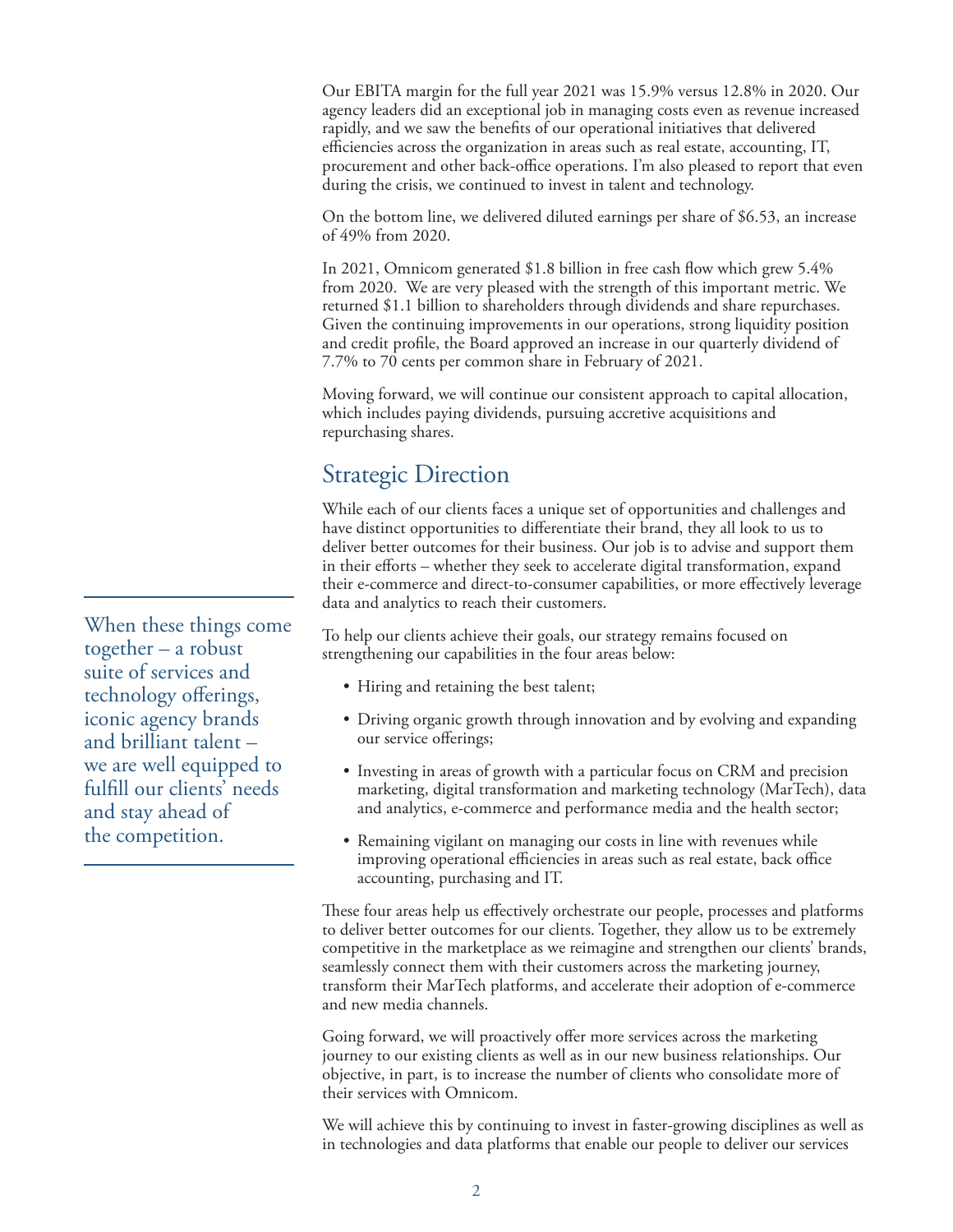We can quickly organize our services and people in a manner that meets the specific need of each client.

more effectively for our clients. We will also continue investing in our best-in-class talent and world-class agency brands whose unique cultures, creativity and craft skills underlie our competitive advantage.

When these things come together – a robust suite of services and technology offerings, iconic agency brands and brilliant talent – we are well equipped to fulfill our clients' needs and stay ahead of the competition.

## Innovation and Connectivity

Our approach has always been to have best-in-class talent use advanced operating systems and technologies to inform their work. It's a formula that has served us extremely well.

A key part of this formula is Omni, our open operating system that helps us orchestrate better outcomes. As we start to see the deprecation of cookies, Omni is providing better intelligence by orchestrating first-, second- and third-party data sets to present a single view of consumers. With this view, our teams can garner insights to create, plan and deliver the most impactful messages, content and communications at each stage of the consumer journey.

Moreover, Omni is built for collaboration, acting as a conductor between different specialists as they use a single processing workflow from insights to execution. We have over 40,000 Omnicom colleagues in more than 60 countries provisioned on the platform. Hundreds of our clients, including our top 20, utilize it. Omni's open-source system enables our practice areas like commerce, health and PR to customize it with different data sets unique to their disciplines. It empowers our people to make better and faster decisions, maximizing efficiency and ROI for our clients.

While Omni and accompanying tools remain a top investment priority for us, we understand that data can only take us so far. It is the creativity and craft skills of our people that truly set us apart and drive the best outcomes for clients. For this reason, we remain steadfast to investing in our leading brands and markets.

Our approach is to strengthen our brands and connect them through our Practice Areas and Global Client Leaders Group. It is a structure that allows our leadership teams to quickly mobilize efforts to deliver strategic solutions for our clients from across the group. Whether their need is for integrated services across regions or more individualized solutions in specific countries, we can quickly organize our services and people in a manner that meets the specific need of each client.

This process has created a cohesive culture that binds us together. I often hear from clients that a deciding factor in the decision to hire Omnicom is our people. While they bring distinct, specialized skills to the client, they also know and respect one another and genuinely collaborate.

# Strong Agency Portfolio

As mentioned before, one of our main goals is to enhance our capabilities throughout our portfolio. In 2021, we made significant progress by pursuing investments that expanded our service capabilities in high-growth areas like precision marketing, digital transformation and MarTech consulting, e-commerce, digital and performance media, predictive, data-driven insights and healthcare.

Omnicom Health Group acquired U.S.-based Archbow Consulting. Archbow

In 2021, we made significant progress by pursuing investments that expanded our service capabilities in high-growth areas.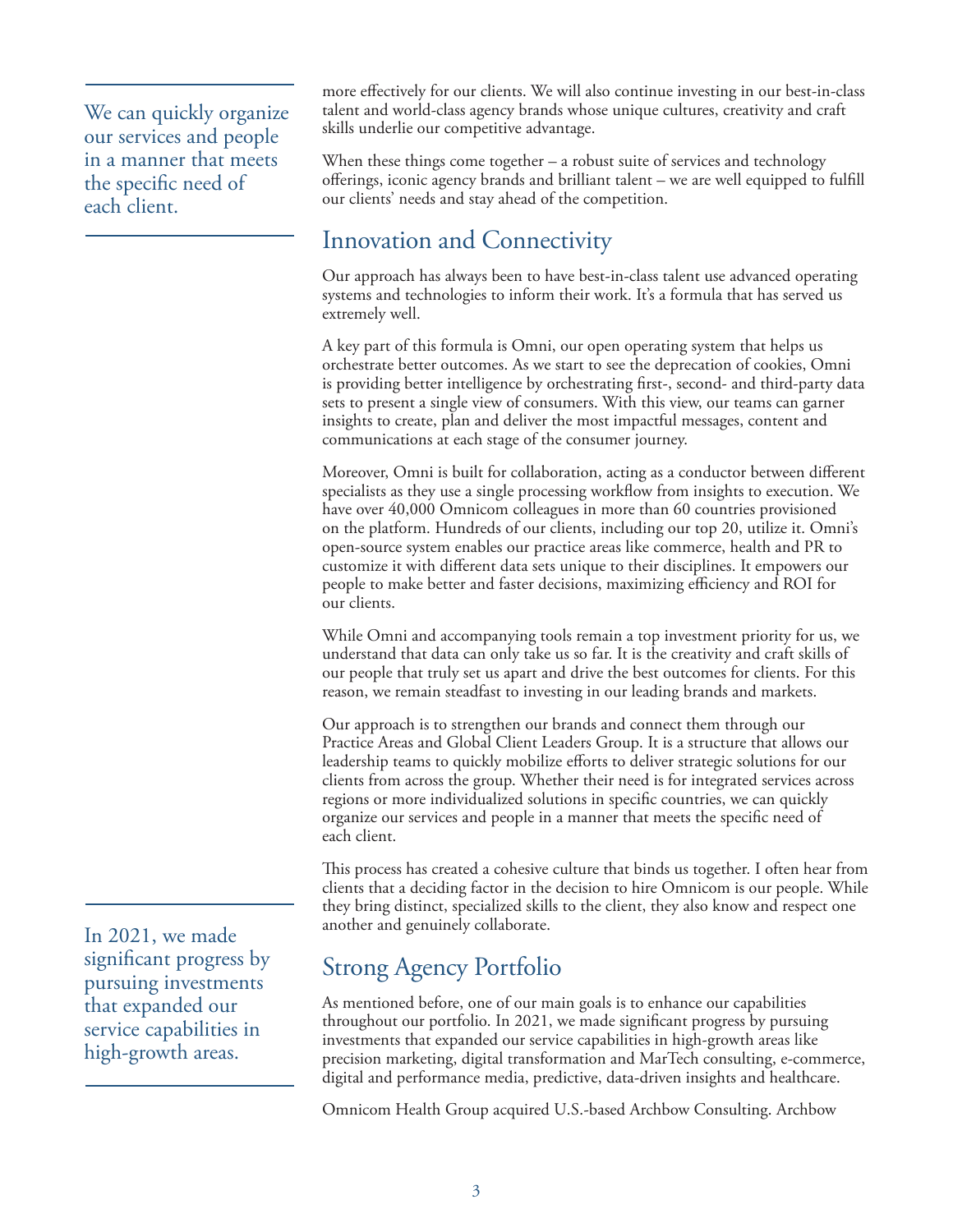AMV BBDO won Agency of the Year at the 2021 Cannes Lions International Festival of Creativity. PHD was also named Media Network of the Festival.

TBWA, BBDO and Goodby Silverstein & Partners were named to *Fast Company*'s list of 2021 World's Most Innovative Companies, making Omnicom the only holding company to have three agencies ranked in the top 10 of the Advertising sector.

TBWA was crowned *Adweek*'s 2021 Global Agency of the Year.

FleishmanHillard received top honors in 2021, being named Global PR Agency of the Year by both *Campaign* and *PRovoke Media*.

helps pharmaceutical and biotech companies design, build and optimize market access operations, product distribution and patient access hubs.

We also broadened Omnicom's digital transformation, digital marketing and e-commerce capabilities by closing on two strategic acquisitions in 2021. Credera – our global, boutique consulting firm focused on digital transformation – acquired Areteans. Areteans specializes in the design, delivery and implementation of real-time interaction and digital customer relationship management for some of the world's largest brands. In addition, Credera acquired BrightGen, a Salesforce Summit Partner, to extend our Salesforce capabilities in Europe.

We also acquired Jump 450 Media, a performance marketing agency. The company leverages algorithmic scaling strategies, rapid creative testing and data analytics to optimize digital media spend and drive customer acquisition. Its focus on e-commerce and pure performance marketing will strengthen and add a distinct set of capabilities to our existing performance media offering.

Lastly, we acquired two German-based companies, antoni and OSK. antoni is one of the most innovative and creative agencies in Europe, with data and digital capabilities at its core. OSK has been in the top 10 of public relations agencies in Germany since 2008 and is the undisputed number one for automotive.

Looking ahead, we will continue to invest in our agencies while remaining focused on expanding our service capabilities in high-growth areas.

### Unsurpassed Talent

Omnicom has always strived to be a great place for people to work. Our priorities are to attract, retain and develop the best talent.

We do so by investing in and creating opportunities for our people. This is especially true now when the war for talent is so fierce. Within the past year, we expanded our investments in learning and career development programs; implemented agile and flexible work arrangements for the post-Covid era; and delivered competitive benefits and compensation programs.

As an example, we instituted a new program called Roleseeker, which provides greater career mobility across our agencies. In addition, Omnicom University (OU) adapted its best-in-class programs to a virtual format in 2021 after a temporary pause in 2020 due to Covid. It hosted seven programs that totaled over 300 senior leaders from more than 20 countries. Going forward, OU will use a combination of in-person and virtual programs.

These are just a couple of initiatives, among hundreds, that support our strategic focus on talent development and career advancement. We want Omnicom to be a place where our people have a long-term career path and a range of opportunities. We will continue to invest in this critical area in the years ahead.

## Corporate Responsibility

At Omnicom, we strive to create a positive and lasting impact on the world the best way we know how: through our actions. We are committed to promoting responsible practices, making positive contributions to society, and cultivating an inclusive workplace as diverse as the clients and communities we serve. These commitments define who we are and what we do as a company.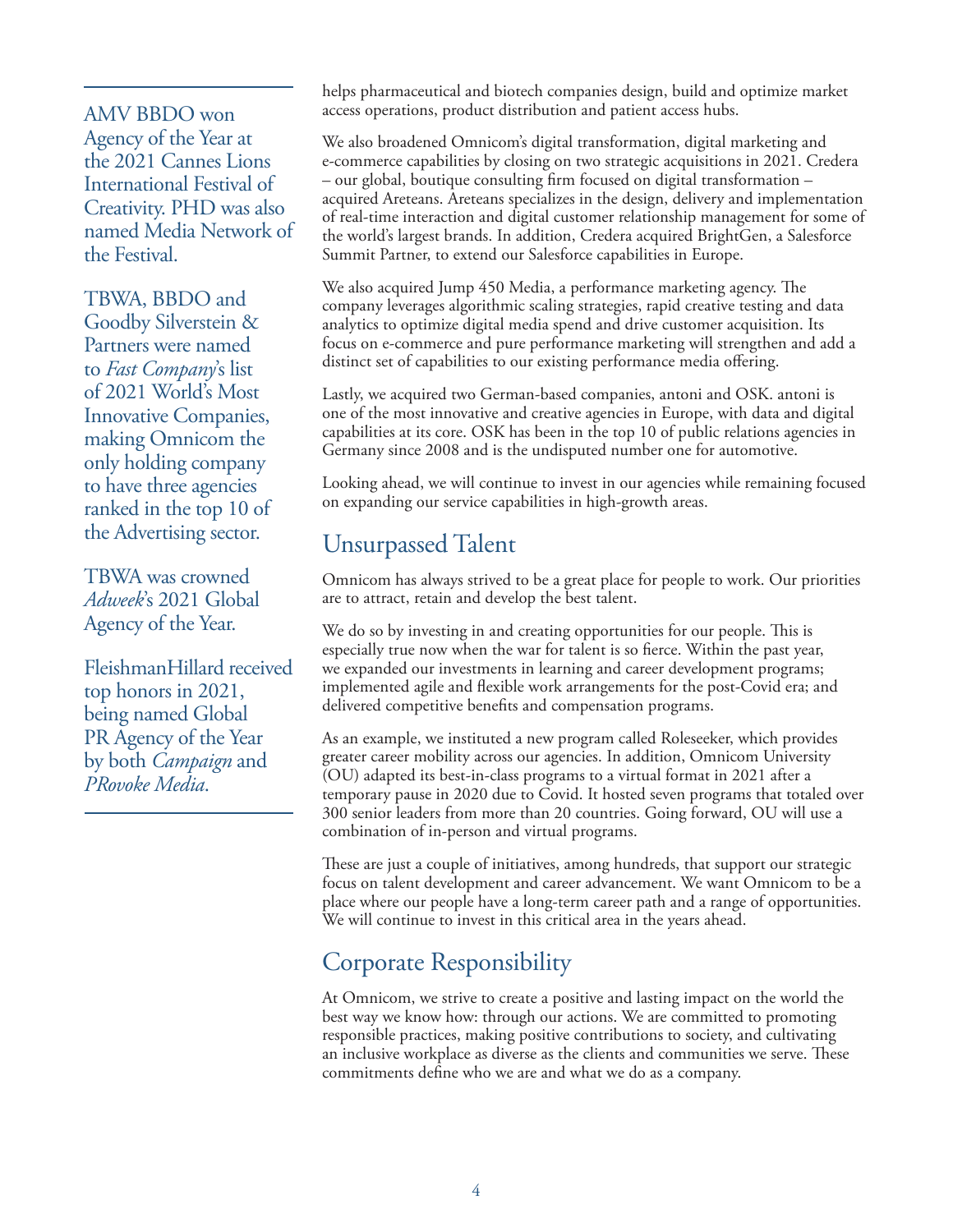Below is a summary of our 2021 efforts across our four focus areas, which are: creating a dynamic and diverse workforce, supporting our communities, managing our environmental footprint and ensuring a strong governance structure.

**Diversity:** Following its implementation in 2020, OPEN 2.0 continued to guide our work in diversity, equity and inclusion in 2021. Through four key tenets – culture, collaboration, clients and community – and eight Action Items, the plan helps us move closer to achieving our goal: systemic equity throughout Omnicom.

As we work towards this ambitious goal, it's important that we remain transparent on our progress. Below are detailed disclosures of our workforce diversity in the United States in 2021 as compared to 2020:

|                           | <b>Black</b> |         | Asian   |              | <b>Hispanic</b> |         | White |       | Female |       |
|---------------------------|--------------|---------|---------|--------------|-----------------|---------|-------|-------|--------|-------|
|                           | 2020         | 2021    | 2020    | 2021         | 2020            | 2021    | 2020  | 2021  | 2020   | 2021  |
| <b>Executive Managers</b> | $3.1\%$      | $3.5\%$ | 7.7%    | $7.5\%$      | 5.0%            | $5.5\%$ | 82.6% | 81.7% | 49.7%  | 50.9% |
| Mid Managers              | 4.9%         | $5.5\%$ | $9.0\%$ | $9.2\%$      | 8.6%            | $9.6\%$ | 74.6% | 72.6% | 59.9%  | 58.5% |
| Professionals             | 5.6%         | $7.5\%$ | 11.2%   | <b>11.1%</b> | 10.7%           | 12.0%   | 69.4% | 65.8% | 59.7%  | 62.0% |

#### **Omnicom's U.S. Equal Employment Opportunity Commission (EEOC) Data**

*as of December 31, 2020 and December 31, 2021*

As we strive for increasing diversity throughout our company, it is important that we have the proper structure and support in place. Our first order of business has been executing, expanding and empowering the OPEN Leadership Team. Since OPEN 2.0's launch in July 2020, we have increased this team of dedicated, fulltime DE&I professionals to nearly 40 leaders. Importantly, each of our Network and Practice Area CEOs now has a DE&I leader reporting directly to them. As our strategy continues to scale and be successful, these leaders will help oversee and advance DE&I efforts at every level of our organization.

We also launched four new global OPEN Employee Resource Groups (ERGs) in 2021 to join Omniwomen and OPEN Pride. They are Black Together, Asian Leaders Circle, AcentO for our Latinx community, and OPEN DisAbility. In addition, we added Health and Welfare Benefits in 2021 that are responsive to our LGBTQ+ community and expand on our existing comprehensive offerings which include domestic partner coverage, health benefits, gender affirming benefits, emotional health, family support, family care and financial health.

Improved benefits like these, as well as other internal efforts for our LGBTQ+ employees, helped us achieve a perfect score for the sixth consecutive year on the Corporate Equality Index (CEI) administered by the Human Rights Campaign Foundation. Due to our high score, Omnicom was designated as a 2022 "Best Place to Work for LGBTQ Equality."

The progress noted above has resulted in ongoing public recognition. Following our inclusion on its 2020 World's Best Employers list, *Forbes* named us on its 2021

Since OPEN 2.0's launch in July 2020, we have increased this team of dedicated, full-time DE&I professionals to nearly 40 leaders.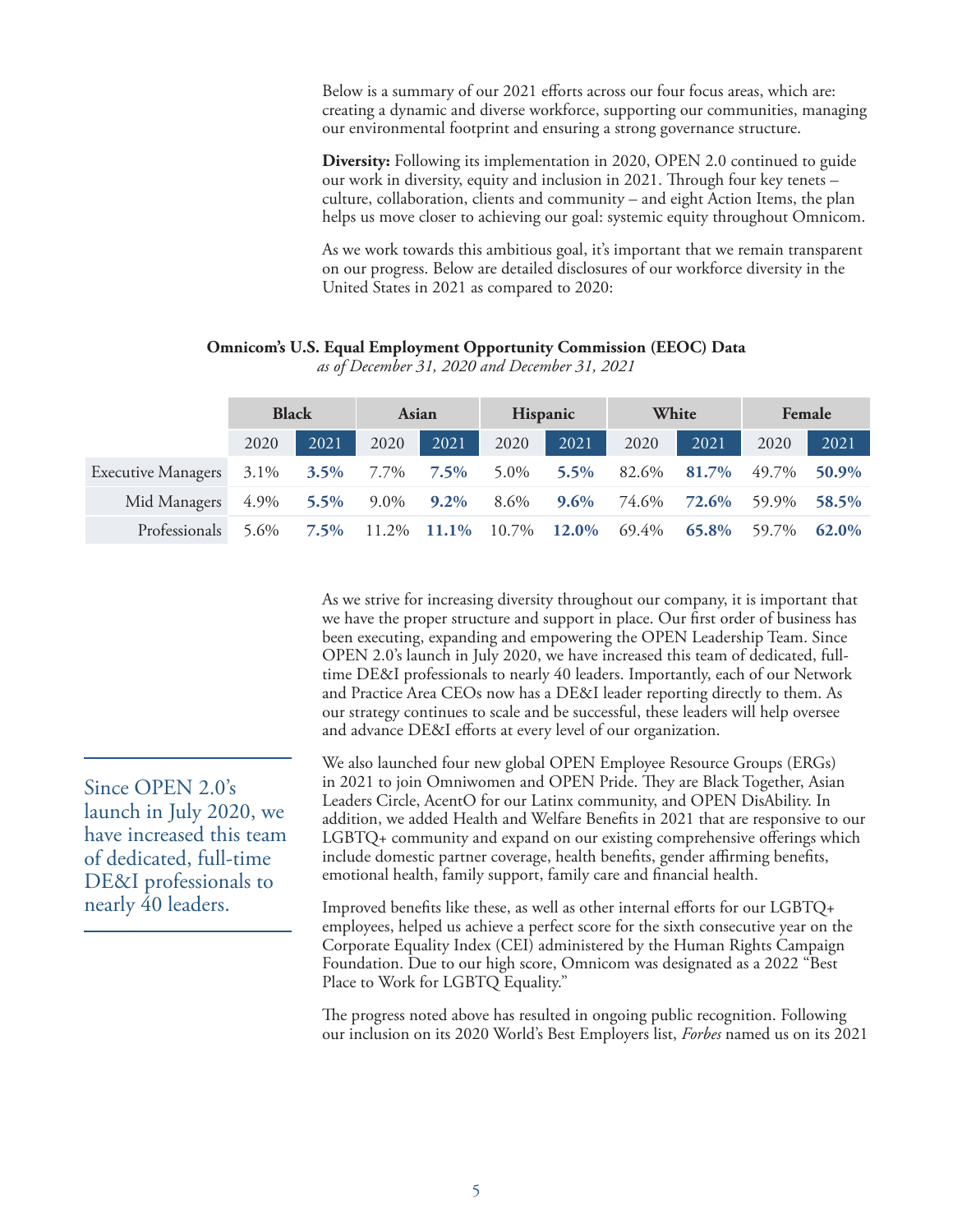Following our inclusion on its 2020 World's Best Employers list, *Forbes* named us on its 2021 list of Best Employers for Diversity.

As part of our commitment to improvement, we have joined the Science-Based Targets Initiative.

list of Best Employers for Diversity. While I am proud of these accomplishments and the steps made thus far, we have much more to do to achieve systemic equity across Omnicom.

#### **Community:**

**United Nation's Sustainable Development Goals (SDGs):** Omnicom has been a signatory of the United Nations Global Compact since 2016, which means we are committed to supporting and respecting the protection of internationally proclaimed human rights and eliminating discrimination with respect to employment. As part of being a signatory, Omnicom and our agencies are committed to supporting the UN Sustainable Development Goals (SDGs) through volunteering and engagement with local communities.

In 2020 and 2021, this was especially true as our agencies supported numerous COVID-19 efforts, our front-line workers, and organizations committed to social justice and racial equity. Now, in early 2022, we see our agencies again giving substantial time and resources to a special cause by providing humanitarian assistance to our Ukrainian colleagues who are being impacted by the war with Russia.

In the year ahead, I have no doubt our people across the globe will continue to create positive change in the communities where they live and work. It is integral to who they are as individuals and who we are as a company.

**Environment:** Environmental sustainability has always been an area of focus for us. In 2021, we appointed Karen van Bergen as Chief Environmental Sustainability Officer. Karen will be responsible for overseeing our climate change initiatives and processes, which includes setting measurable goals and policies and establishing partnerships that will reduce our carbon footprint.

Karen will drive progress against the goals we established five years ago to lessen the impact of our operations on the environment. This includes reducing energy use by 20% per employee using a 2015 baseline and increasing our use of electricity generated from renewable sources to 20% by 2023.

As part of our commitment to improvement, we have joined the Science-Based Targets Initiative, which enables companies to set science-based targets in line with 1.5°C emissions scenarios and publicly audits companies on their emissions reduction efforts to ensure adherence. Omnicom is also a founding member of #ChangeTheBrief Alliance, which calls for agencies and marketers to harness the power of their advertising to promote sustainable consumer choices and behaviors.

Moving forward, we will continue to look for innovative ways to lessen the impact of our operations on the environment by continuing the transition to more efficient use of space, proactive energy management, smart travel and commuting, and waste minimization.

**Governance:** As I mentioned earlier, diversity, equity and inclusion are a top priority for us. When we speak about proper representation and inclusion within Omnicom, we know it must start at the top. That is why we continue to place a strong emphasis on the diverse composition of our Board of Directors. Currently, our Board nominees consist of nine independent directors, with six women, four African Americans (including our Lead Independent Director) and one Latina. We are proud of the diverse knowledge and experience our Board members bring as they ensure ethical standards are upheld and exemplary oversight is maintained across our networks and agencies.